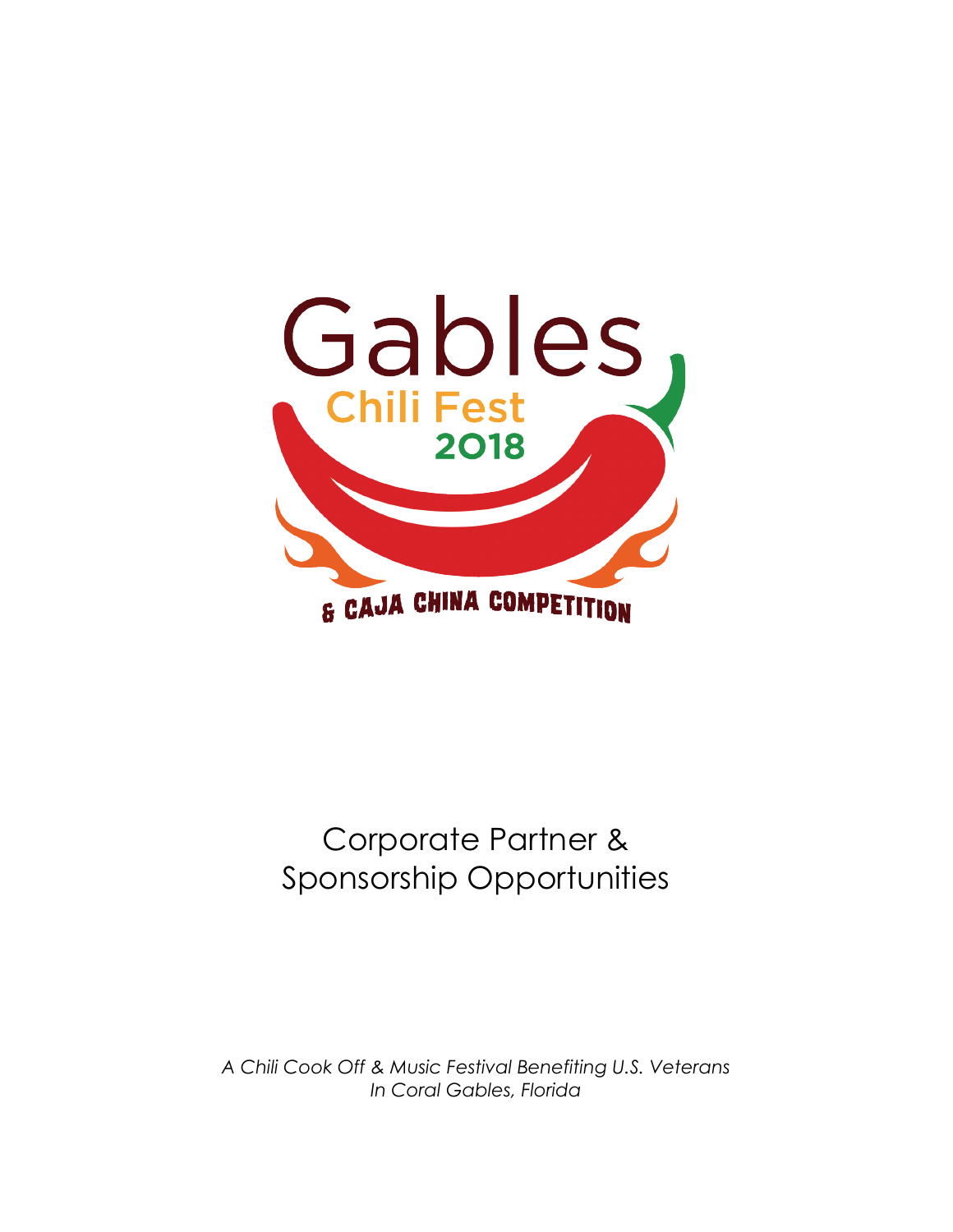#### ABOUT GABLES CHILI FEST:

Gables Chili Fest, Inc. is a 501(c)(3) organization that brings numerous community, civic, and religious organizations together to support our local U.S. Veterans. By sponsoring or underwriting the Gables Chili Fest you can increase your business exposure within the vast network and customer base, and take advantage of cross-marketing opportunities.

# **JANUARY 14, 2017 11 AM – 7 PM 1 PM – Chili Tasting 4 PM – Lechon Tasting**

Catalonia Avenue – Between Salzedo Ave. and Ponce de Leon

#### **PLATINUM SPONSOR**

#### \$5,000.00

- 2 Available
- Recognition as title sponsor for the Gables Chili Fest, and listed in all communications and materials
- Plaque for recognition
- Recognition for sponsor-level on main posters, and communications
- Recognition on any merchandise (event t-shirt, etc.)
- Prominent sponsor banner display on center stage
- Preferred seating for concert
- Vendor Booths (25x40)\*
- Event Gift
- 40 Complimentary Sponsor Tickets\*\*

## **GOLD SPONSOR**

\$2,500.00

- 4 Available
- Recognition for sponsor-level on main posters, and communications
- Recognition on any merchandise (event t-shirt, etc.)
- Prominent sponsor banner display on center stage
- Preferred seating for concert
- Vendor Booths (20x20)\*
- 20 Complimentary Sponsor Tickets\*\*

### **SILVER SPONSOR**

\$800.00

- Recognition for sponsor-level on main posters, and communications
- Recognition on any merchandise (event t-shirt, etc.)
- Prominent sponsor banner display on center stage
- Vendor Booths (15x20)\*
- 6 Complimentary Sponsor Tickets\*\*

### **BRONZE SPONSOR**

\$450.00

- Vendor Booths (10x20)\*
- 4 Complimentary Sponsor Tickets\*\*

### **PATRON SPONSOR – STREET VENDOR**

\$250.00

- Vendor Booths (10x10)\*
- 2 Complimentary Sponsor Tickets\*\*

\* Sponsor/Vendor must bring their own fire resistant 10x10 tent OR can request one from us by December 15, 2017 for \$60. Tents are mandatory. \*\* Sponsor Tickets provide access to air-conditioned lounge, with preferred viewing area of concert, and one drink ticket.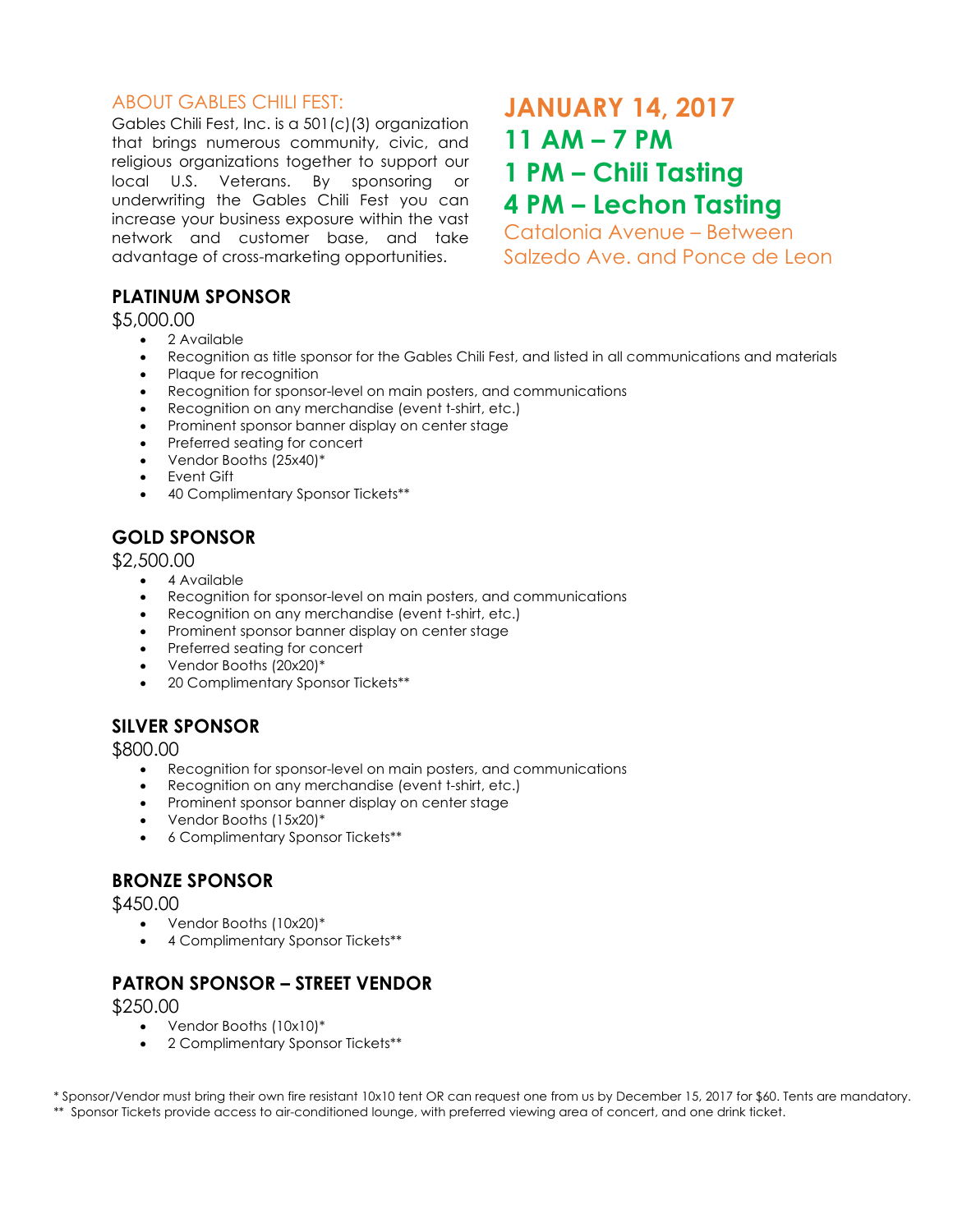#### UNDERWRITING OPTIONS

 Flyers - \$400 Stage & Generators - \$4,500 Tables & Chairs - \$1,500 Banners - \$1,000 Posters - \$200 Shirts - \$2,500 Tents - \$1,500 Toilets - \$1,000 DJ - \$750 Ice - \$500 Beer - \$1,500 Bar tenders - \$600 Sampling Cups - \$400 Sampling Plates - \$400 Trophies - \$400 Soda & Water - \$700 Juice Mixers - \$485 Marketing - \$2,500 Liquor - \$1,000

 Name Company Name (Please print your name as you wish it to appear on printed material) Contact Name and Phone Number Billing Address Mailing Address Phone **E-mail** SPONSORSHIPS **NAME** (as it appears on the card): Platinum ……………………………..\$5,000.00 \_\_\_\_\_\_\_\_\_\_\_\_\_\_\_\_\_\_\_\_\_\_\_\_\_\_\_\_\_\_\_\_\_\_\_\_ Gold …………………………………….\$2,500.00 Visa Mastercard AmEx Silver …………..………………………….\$800.00 Card No. \_\_\_\_\_\_\_\_\_\_\_\_\_\_\_\_\_\_\_\_\_\_\_\_\_\_ Bronze ……………………………………\$450.00 CVV Code: \_\_\_\_\_\_\_\_\_\_\_\_\_\_\_\_\_\_\_\_\_\_\_\_ Patron …………………………………….\$250.00 Amount: \_\_\_\_\_\_\_\_\_\_\_\_\_\_\_\_\_\_\_\_\_\_\_\_\_\_\_ Expiration: \_\_\_\_\_\_\_\_\_\_\_\_\_\_\_\_\_\_\_\_\_\_\_\_\_ Check Credit Card Cash Authorized Signature: Checks Payable to: Gables Chili Fest, Inc. Date:  $\Box$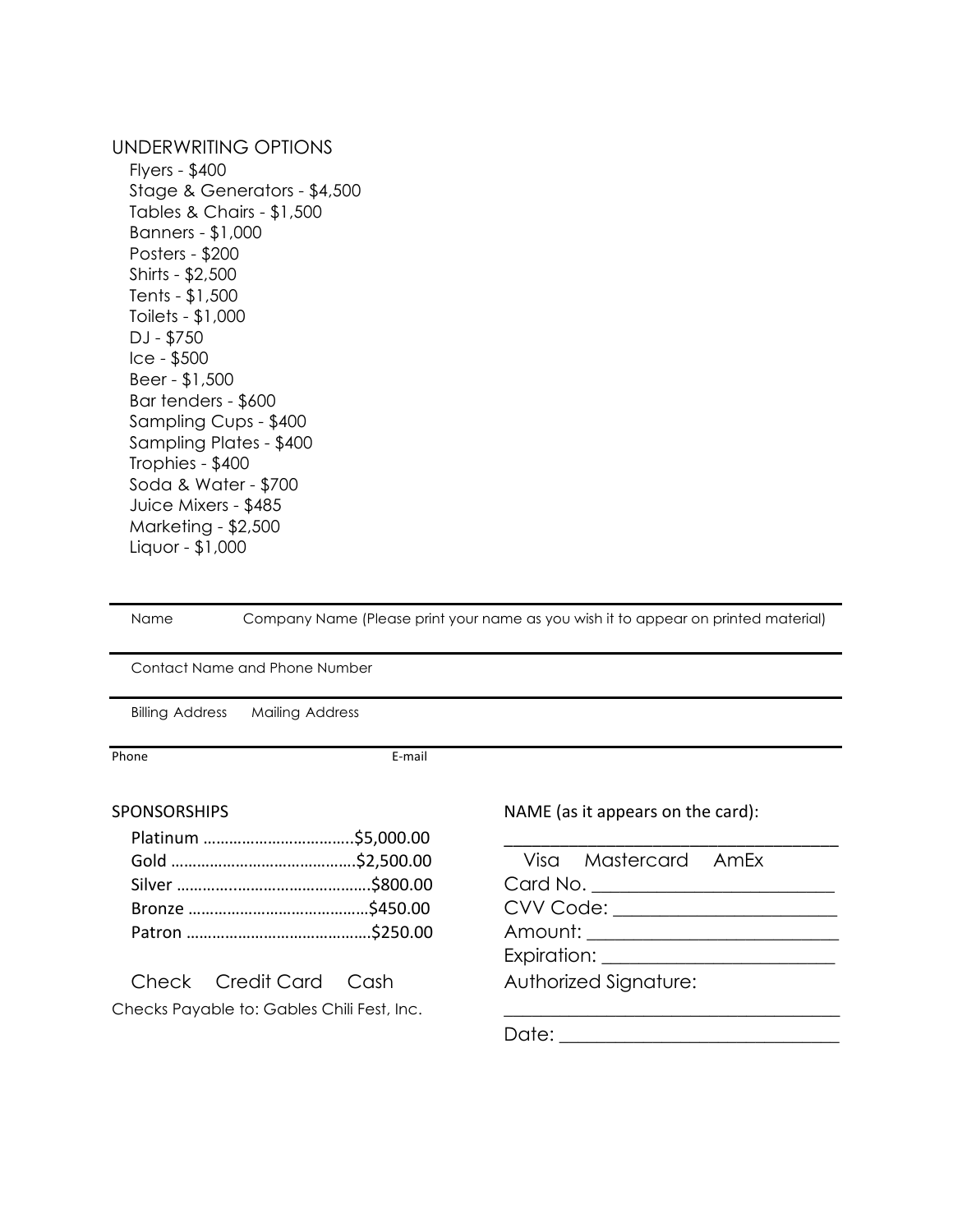

#### **SPONSORSHIP LETTER OF COMMITMENT**

This agreement, signed by a duly authorized representative of ("Sponsor"), will constitute a binding contract for the sponsorship amount of  $\$ , in exchange for a Sponsorship package at the Gables Chili Fest, on January 14, 2018, located at 270 Catalonia Avenue, Coral Gables, Florida 33134 ("Event"). Full payment is due to the Gables Chili Fest, Inc. by Sunday, January 14, 2018. This agreement will become effective upon acceptance by a duly authorized representative of the Gables Chili Fest. Signed and dated this day of 3018.

Sponsor Trademarks: Subject to the terms and conditions of this Agreement, Sponsor grants to the Gables Chili Fest, Inc. the right to use Sponsor's trademarks, trade names, and logo design and company descriptions as prepared and delivered to the Gables Chili Fest, Inc. by Sponsor, in any medium of advertising, marketing materials, and/or promotional materials distributed solely in conjunction with the Event, and in accordance with Sponsor's trademark usage guidelines.

**Sponsor: \_\_\_\_\_\_\_\_\_\_\_\_\_\_\_\_\_\_\_\_\_\_\_\_\_\_\_\_\_\_\_\_\_\_\_\_\_**

**Address: \_\_\_\_\_\_\_\_\_\_\_\_\_\_\_\_\_\_\_\_\_\_\_\_\_\_\_\_\_\_\_\_\_\_\_\_\_**

 $\mathcal{L}_\text{max}$ 

 $\mathcal{L}_\text{max}$  , and the set of the set of the set of the set of the set of the set of the set of the set of the set of the set of the set of the set of the set of the set of the set of the set of the set of the set of the

 $\mathcal{L}_\text{max}$ 

 $\mathcal{L}_\text{max}$  , and the set of the set of the set of the set of the set of the set of the set of the set of the set of the set of the set of the set of the set of the set of the set of the set of the set of the set of the

 $\mathcal{L}_\text{max}$  , and the set of the set of the set of the set of the set of the set of the set of the set of the set of the set of the set of the set of the set of the set of the set of the set of the set of the set of the

Contact Name (Print)

Title

Phone Number

Email Address

Signature of Authorized Representative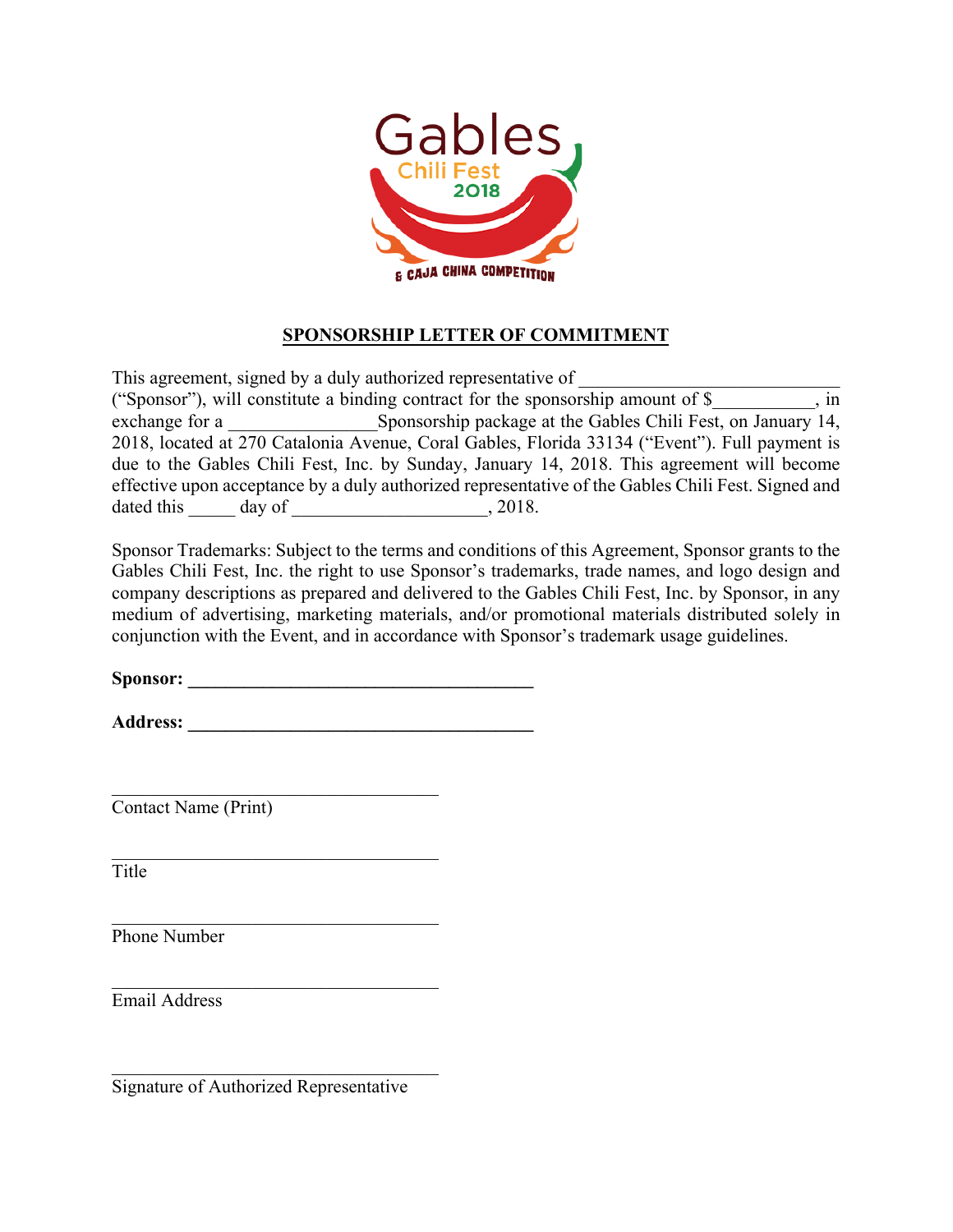| <b>Business Name</b>  |                                                                            |
|-----------------------|----------------------------------------------------------------------------|
| Name of Applicant     |                                                                            |
| <b>Street Address</b> |                                                                            |
| City, State, Zip      |                                                                            |
| Phones                | Contact Cell:<br>Work:                                                     |
| Email:                |                                                                            |
|                       |                                                                            |
| Description<br>of     |                                                                            |
| <b>Business</b>       |                                                                            |
| Size Requested        | 20 W x 10 L (all tents limited to 9' in height)<br>$10 \times 10$<br>Table |
| Describe<br>Items     |                                                                            |
| Sold or Promoted      |                                                                            |
| Cost                  | \$395 per space \$150 per table                                            |
| <b>Quantity</b>       | x $$395 + #$ of tables x $$150 =$ \$<br>$#$ of spaces:                     |

Please mail or bring your application to our office Monday thru Friday 9:30 A.M to 4:00 P.M. Only Cash or Money Order payable to the Gables Chili Fest, Inc. (hereinafter, "GCF").

#### VENDOR PERMIT:

The vendor permit fee is NON-REFUNDABLE. Spaces will be assigned on first- come first-served basis. All vendors will abide by the Rules and Regulations regarding the Set-up, Tear-down, and Display requirements. Each vendor will receive a "Vendor Permit" from the GCF to gain entrance to assigned space on the day of the event. THIS PERMIT MAY NOT BE SOLD, ASSIGNED, OR TRANSFERRED TO ANYONE WITHOUT THE PRIOR WRITTEN CONSENT OF THE GCF NO VANS, TRUCKS, OR TRAILERS ARE PERMITTED TO OPERATE AS VENDOR BOOTHS.

On the day of the event, all vendors must display their permits on the dashboard of their vehicle to gain entrance of the street. Access will be possible from 6 a.m. on the day of the event. DURING THE FESTIVAL. ALL VENDORS MUST DISPLAY, AT All TIMES, THE VENDOR PERMIT IN FRONT OF THEIR BOOTH ON THE RIGHT HAND SIDE AT LEAST ABOVE THE FINISHED FLOOR.

#### SALES TAX:

Each individual vendor shall be responsible for the collection, reporting, and payment of the Florida 7.0 Sales Tax. Please call the State of Florida Dept. of Revenue at (305) 499-2226 for more information.

#### **GENERAL RELEASE AND INDEMNITY**

For and in consideration of having this Application processed and approved and for further good and valuable consideration:

1. The undersigned applicant does hereby forever remise, acquit. satisfy and forever discharge the Gables Chili Fest, Inc., the Knights of Columbus, Knights of Columbus Council 3274, the K. of C. Council Hall Club, Inc., Fetes and Events, Best Miami Weddings, Inc., and the individual officers, employees, and agents of the stated organizations; and the individual members of the Knights of Columbus from all matters of action and actions, costs, and causes of actions, claims, demands, liability, damages, and expenses which applicant had or now has or may have: against the Gables Chili Fest, Inc., Knights of Columbus, Knights of Columbus Council 3274, the Knights of Columbus Council Hall Club, Inc., Fetes and Events, Best Miami Weddings, Inc., and the individual officers, employees, and agents of the organizations; and the individual members of the Knights of Columbus by reason of any matter, cause or anything whatsoever arising out of the purposes for which this Application is hereby submitted.

2. The applicant shall indemnify and Gables Chili Fest, Inc., Knights of Columbus, Knights of Columbus Council 3274, the Knights of Columbus Council Hall Club, Fetes and Events, and the individual officers, employees, and agents of the organizations; and the individual members of the Knights of Columbus harmless from and against any loss, damage or expense, including attornevs fees, Knights of Columbus, Knights of Columbus Council 3274, the K. of C. Council Hall Club, Inc., Fetes and Events, Best Miami Weddings, Inc., and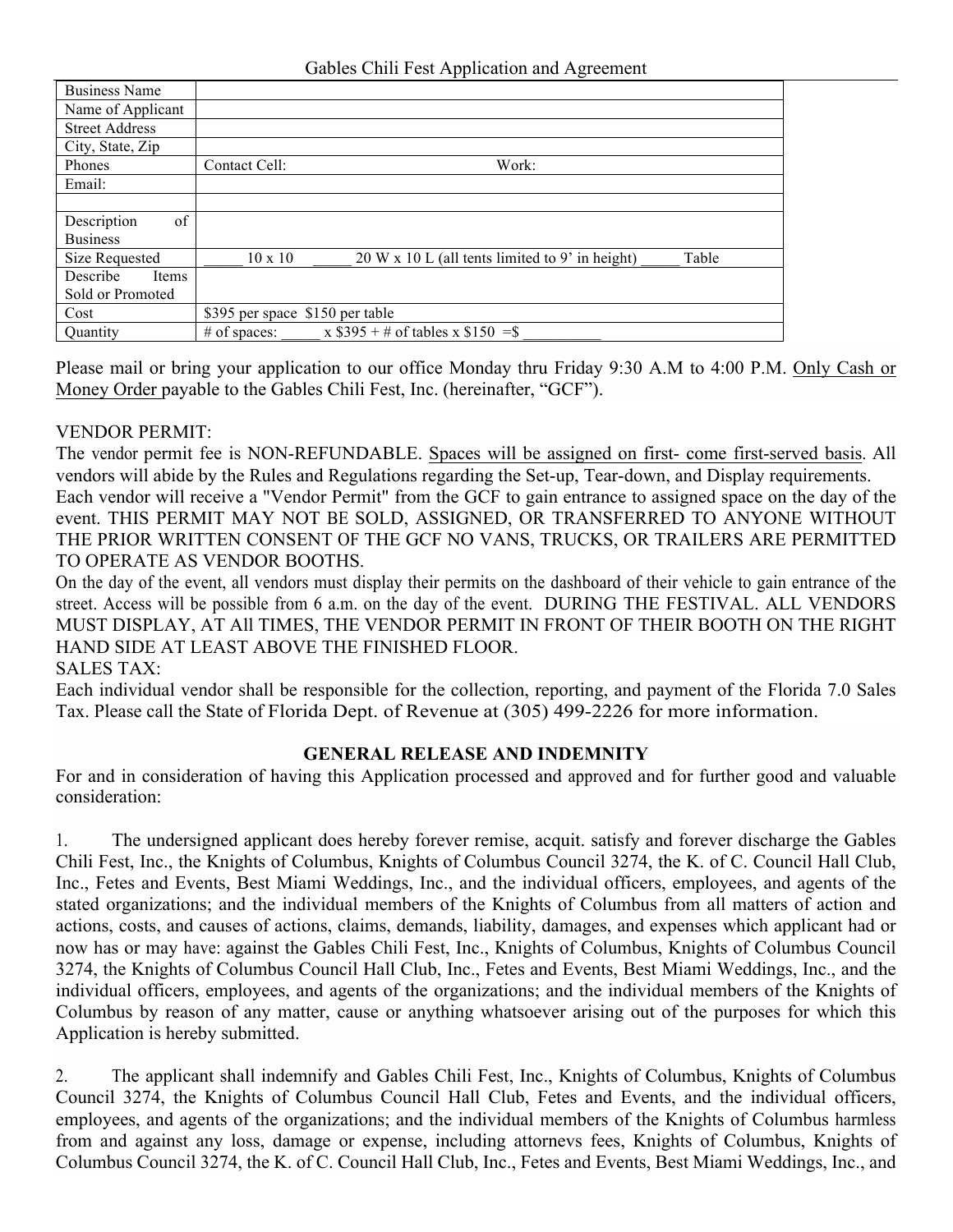the individual officers, employees, and agents of the organizations; and the individual members of the Gables Chili Fest, Inc., Knights of Columbus may incur as a result of anv claim, demand. suit or proceedings made or brought against Gables Chili Fest, Inc., Knights of Columbus, Knights of Columbus Council 3274, the Knights of Columbus, Knights of Columbus Council 3274, the K. of C. Council Hall Club, Inc., Fetes and Events, Best Miami Weddings, Inc., and the individual officers, employees, and agents of the organizations; and the individual members of the Gables Chili Fest, Inc. and the Knights of Columbus, or its members based upon or as a result of any acts, errors, or omissions of applicant, and from and any claims, demands, or .suit proceedings brought against Gables Chili Fest, Inc., Knights of Columbus, Knights of Columbus Council 3274, the K. of C. Council Hall Club, Inc., Fetes and Events, Best Miami Weddings, Inc., and the individual officers, employees, and agents of the organizations; and the individual members of the Knights of Columbus and its members including, but not limited to:

(A) Any claims or demands arising from contracts or understandings between the applicant and any third parties made to effectuate the purposes for which this Application is hereby submitted; and

(B) Claims or demands arising as a result of personal injuries or property damage caused by any act of omission of the Applicant.

Vendor/ Applicant accepts responsibility for understanding and following all applicable rules and regulations of the event and of the appropriate local, state and federal rules and regulations for vendors at festivals, It is my responsibility for the consequences and penalties set by authorities for any violations in the above vendors space.

For more information, call at  $(305)$  and  $(305)$  or email at  $\frac{1}{2}$  , and the set of the set of the set of the set of the set of the set of the set of the set of the set of the set of the set of the set of the set of the set of the set of the set of the set of the set of the set

I hereby certify that the information contained in this application is true and correct and that I have read the rules regulations and agree to comply with them and consent to their enforcement.

date:

Signature of Vendor/ Applicant Print Name: \_\_\_\_\_\_\_\_\_\_\_\_\_\_\_\_\_\_\_\_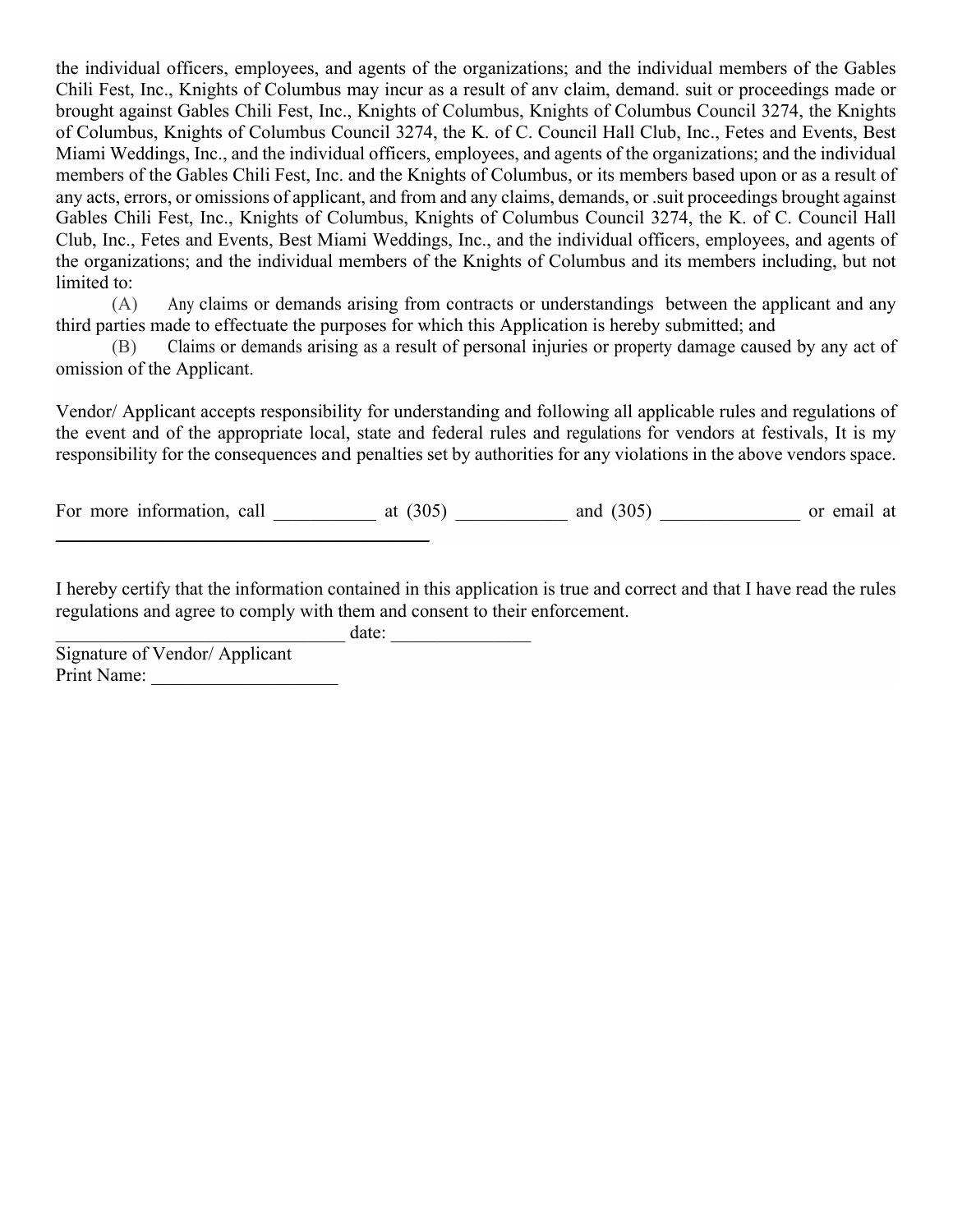#### **Gables Chili Fest VENDOR RULES AND REGULATIONS**

- 1. The sale of alcoholic beverage at the event is forbidden by law. If you have a license for your establishment, it does not allow you to sell in the street during the festival. The license is not transferable. The merchandise will be confiscated.
- 2. The logos of Gables Chili Fest, Inc., Knights of Columbus, Knights of Columbus Council 3274, the K. of C. Council Hall Club, Inc., Fetes and Events, Best Miami Weddings, Inc., and Gables Chili Fest, are the sole property of the Knights of Columbus, Knights of Columbus Council 3274, the K. of C. Council Hall Club, Inc., Fetes and Events, Best Miami Weddings, Inc., respectively, and their use is forbidden, any merchandise, (including t-shirts, caps, souvenirs) using these logos will be confiscated.
- 3. The sale of soft drinks and water is prohibited. Any soft drinks available for sale will be confiscated. A list of products will be provided and the procedure to buy the various brands of products will be specified in a separate signed document.
- 4. The Gables Chili Fest, Inc. reserves the right to approve all vendors that sell food, official beverages or merchandise. Vendors are not allowed to promote products, brands or company unless they become a Sponsor of the event. Vendors cannot sell or give away merchandise promoting any product or company. If the vendor does not comply with the above, they will be removed from the festival and the merchandise will be confiscated. No- vendor shall sell nor permit the sale, within his assigned space, or any food, beverage, or merchandise, which has not been disclosed in this application. Gables Chili Fest, Inc. reserves the right to stop the sale of any food, beverage, or merchandise, which it determines, illegal or in violation of this agreement or these rules and regulations in its sole discretion, to be offensive, noxious or detrimental to the spirit and quality of the event. If for this reason a vendor's booth is .shut down, there will be no refund of the permit fee.
- 5. Vendors have the right to bring their own tent but it must be of stable construction. All food preparation areas must be kept organized within the tent area. All booths shall be set up off the curb.
- 6. Each vendor must provide their own water and extension cords for electricity if electricity is desired.
- 7. All booths must be set up between 6am and 9am on the day of the event. After unloading their vehicles vendors are required to park their cars off of the street in a legal parking space. All vehicles must be out of the street by 9 a.m. or they will be towed by Police.
- 8. Once the festival ends at 6 pm, vendors have until 8 p.m. to dismantle their booths, pick up and leave the area.
- 9. In accordance with local ordinance, no glass, styrofoam, or metal containers are allowed for serving food or beverages. Only paper or plastic containers are allowed.
- 10. All sidewalks are to be kept clear of any obstacles. Vendor must operate within the spaces assigned by Gables Chili Fest. Businesses operating in the area must do so within the confines of their building and will not be allowed to block the sidewalks with tables and chairs.
- 11. All vendors must bag their trash (except fuel or coals) in durable plastic containers and must secure them properly to avoid spillage or breakage. A sanitation service will pick up tile trash bags at 9:00 pm.
- 12. It is the responsibility of the vendor that is cooking with oil, to keep it in the proper container and, at the end of the event, take it to the plate designated for its disposal which will be manned by a staff of the Solid Waste Department. The dumping of fuel on the street or sewage area is strictly forbidden by the City. The vendors that do not comply with this regulation will face severe fines by Coral Gables Code Enforcement Officers.
- 13. All stands or tables supporting cooking facilities must be of sturdy construction to prevent any accidental knocking over by public or vendors.
- 14. Vendors that will be cooking (charcoal or otherwise) are required to have in their possession at least a 8lbs fire extinguisher with a Class A or B. This extinguisher must be in serviceable condition and will be checked by the Fire Inspectors assigned to the event. If no extinguisher is present, the vendor wilt be shut down until he/she obtains one.
- 15. All hot coals will be extinguished by the vendors and property disposed prior to leaving the area. Vendors dumping coals on the street will be will face a severe fine.
- 16. Cooking equipment should be kept at the back of the booth. No cooking will be allowed under tented areas or canopies and all tents and flammable substances are to be placed far from the heat or fire.
- 17. Maintain gas tanks well secured to avoid any accidents. Non-compliance may be fined up to \$10,000 by the